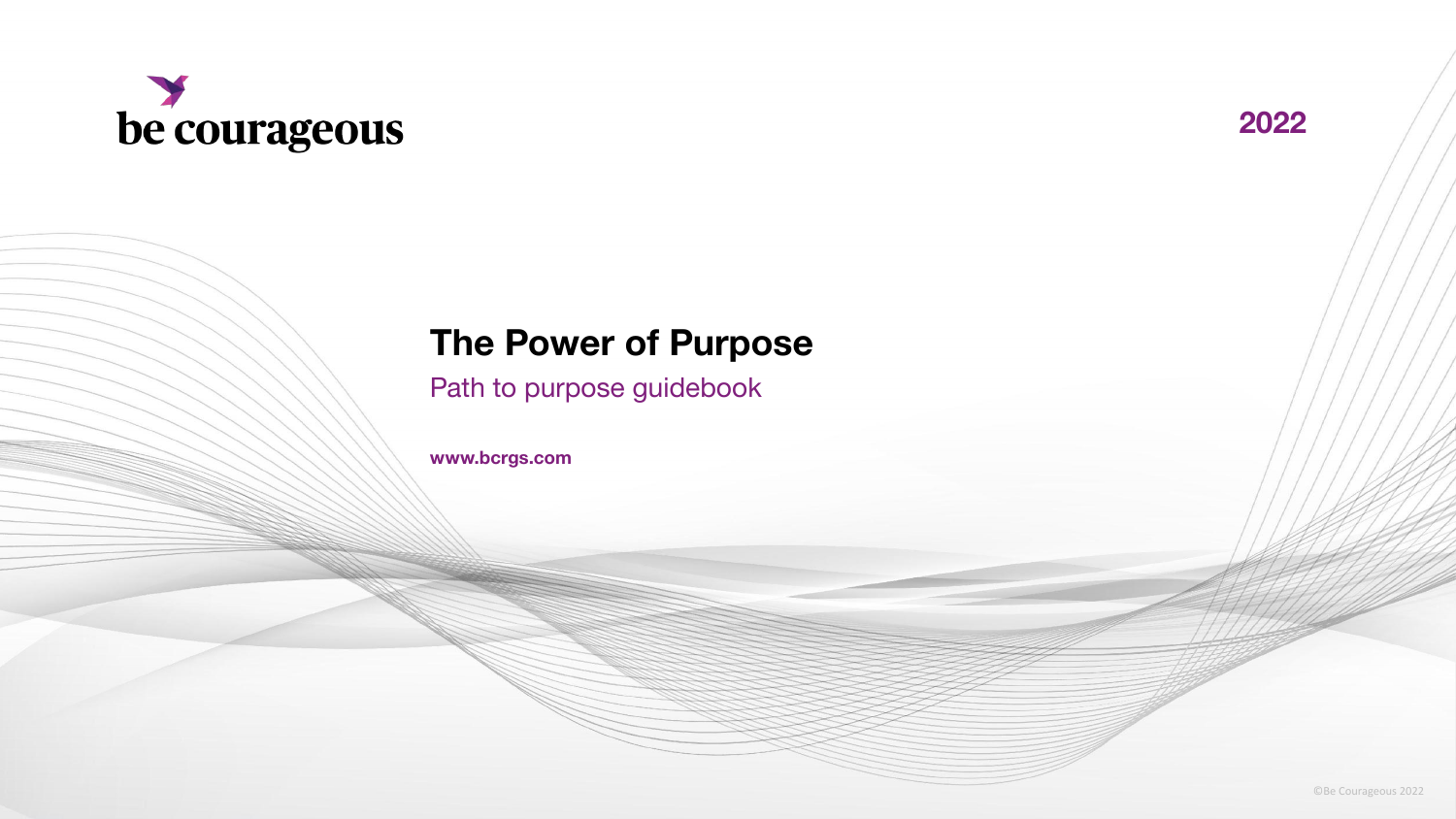

## **Path to Purpose** My Timeline

Your path to purpose begins by identifying how well resourced you already are to accomplish anything you put your heart and mind towards. You are the sum of all your life's highs and lows, good times and bad times, wins and losses, caution and courage. Use the timeline to 1. write down your major highs and lows and the value you gained from each moment. Once complete, 2. look for the patterns and themes that are emerging.

*"Courage is not the absence of fear, rather, the knowing that there is something more important than the fear."*